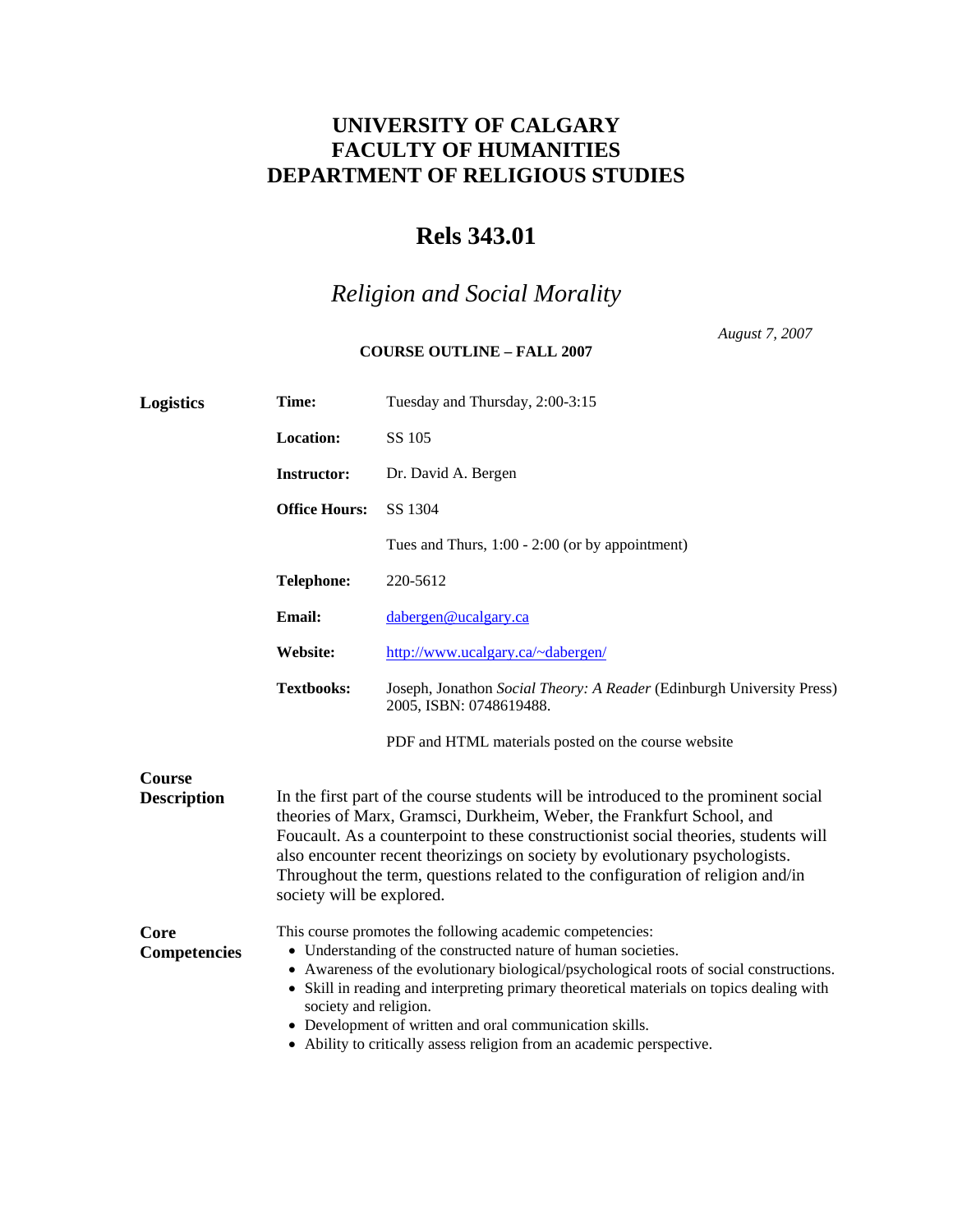| <b>Student</b>                       | • Attendance of lectures                                                                                                                                                                                                                                                                                                                                               |            |                                                           |                                                                             |                   |  |  |
|--------------------------------------|------------------------------------------------------------------------------------------------------------------------------------------------------------------------------------------------------------------------------------------------------------------------------------------------------------------------------------------------------------------------|------------|-----------------------------------------------------------|-----------------------------------------------------------------------------|-------------------|--|--|
| <b>Responsibilities</b>              | • Comprehension and engagement of presented materials                                                                                                                                                                                                                                                                                                                  |            |                                                           |                                                                             |                   |  |  |
|                                      | • Conceptual control of basic facts, concepts, and issues                                                                                                                                                                                                                                                                                                              |            |                                                           |                                                                             |                   |  |  |
|                                      | • Study of assigned readings                                                                                                                                                                                                                                                                                                                                           |            |                                                           |                                                                             |                   |  |  |
| <b>Learning</b><br><b>Assessment</b> | Class Summary Presentations (see schedule)                                                                                                                                                                                                                                                                                                                             |            | First Essay (either Marx, Gramsci, or Durkheim—due Oct 9) | Second Essay (either Weber, the Frankfurt School, or Foucault—due Nov 15)   | 25%<br>25%<br>25% |  |  |
|                                      | In-Class Exam (Dec 6)                                                                                                                                                                                                                                                                                                                                                  |            |                                                           |                                                                             | 25%               |  |  |
|                                      |                                                                                                                                                                                                                                                                                                                                                                        |            |                                                           |                                                                             | Total: 100%       |  |  |
|                                      | * There will be no Registrar scheduled final exam in this course                                                                                                                                                                                                                                                                                                       |            |                                                           |                                                                             |                   |  |  |
|                                      | PLEASE NOTE:                                                                                                                                                                                                                                                                                                                                                           |            |                                                           |                                                                             |                   |  |  |
|                                      | • Assignments and Tests: tests and assignments must be written/submitted on the<br>dates scheduled. No exceptions will be made, except for death, significant illness, or<br>domestic affliction (corroborated by a valid, original note from a physician or<br>counselor). The instructor must be contacted within twenty-four hours of a missed<br>exam or deadline. |            |                                                           |                                                                             |                   |  |  |
|                                      | • Essays: the essay component (5 to 6 pages) will involve the analysis of a significant                                                                                                                                                                                                                                                                                |            |                                                           |                                                                             |                   |  |  |
|                                      | contemporary social event from the perspective of a social theory/theorist selected                                                                                                                                                                                                                                                                                    |            |                                                           |                                                                             |                   |  |  |
|                                      | by the student. The specific event(s) to be critiqued will be assigned by the<br>instructor. (The format requirements for essay writing will be presented early in the                                                                                                                                                                                                 |            |                                                           |                                                                             |                   |  |  |
|                                      | term.)                                                                                                                                                                                                                                                                                                                                                                 |            |                                                           |                                                                             |                   |  |  |
|                                      | • In-Class Summary Presentations: Students will be assigned on a rotation basis the                                                                                                                                                                                                                                                                                    |            |                                                           |                                                                             |                   |  |  |
|                                      |                                                                                                                                                                                                                                                                                                                                                                        |            |                                                           | task of summarizing and commenting on the readings scheduled each day. (The |                   |  |  |
|                                      | schedule of assigned readings and student presenters will be handed out in the first<br>week of the term. Likewise, the format requirements for the summary presentations                                                                                                                                                                                              |            |                                                           |                                                                             |                   |  |  |
|                                      |                                                                                                                                                                                                                                                                                                                                                                        |            |                                                           |                                                                             |                   |  |  |
|                                      | will also be discussed in the first week.)                                                                                                                                                                                                                                                                                                                             |            |                                                           |                                                                             |                   |  |  |
|                                      | • given the nature of the subject and the approaches adopted, it is vital that students<br>attend the first week of class to gain an understanding of the nature and<br>methodology involved.                                                                                                                                                                          |            |                                                           |                                                                             |                   |  |  |
|                                      | • students anticipating a class absence should find a classmate willing to loan his/her<br>notes; no lecture notes will be available from the instructor.                                                                                                                                                                                                              |            |                                                           |                                                                             |                   |  |  |
|                                      | • recording of lectures is not permitted, except by special permission.                                                                                                                                                                                                                                                                                                |            |                                                           |                                                                             |                   |  |  |
|                                      | • students must maintain "back up" copies of all submissions; no concessions will be<br>made for "lost" materials.                                                                                                                                                                                                                                                     |            |                                                           |                                                                             |                   |  |  |
|                                      | • students are encouraged to discuss the course materials with the instructor. An                                                                                                                                                                                                                                                                                      |            |                                                           |                                                                             |                   |  |  |
|                                      | appointment can be set up for this purpose, either verbally or through email. When<br>arranging to see the instructor, students are asked to be specific in terms of the<br>issues or topics they wish to discuss.                                                                                                                                                     |            |                                                           |                                                                             |                   |  |  |
| <b>Grading</b><br><b>Scale</b>       | A numerical grade is assigned for each course requirement. Following the final graded<br>component, a letter grade is assigned, using the department-approved table of<br>equivalencies:                                                                                                                                                                               |            |                                                           |                                                                             |                   |  |  |
|                                      | $A+100-96$                                                                                                                                                                                                                                                                                                                                                             | $B+ 84-80$ | $C+ 69-65$                                                | $D+ 54-53$                                                                  |                   |  |  |
|                                      | A 95-90                                                                                                                                                                                                                                                                                                                                                                | B<br>79-75 | 64-60<br>$\mathbf{C}$                                     | 52-50<br>D                                                                  |                   |  |  |
|                                      | A-89-85                                                                                                                                                                                                                                                                                                                                                                | B- 74-70   | $C-59-55$                                                 | under 50<br>F                                                               |                   |  |  |